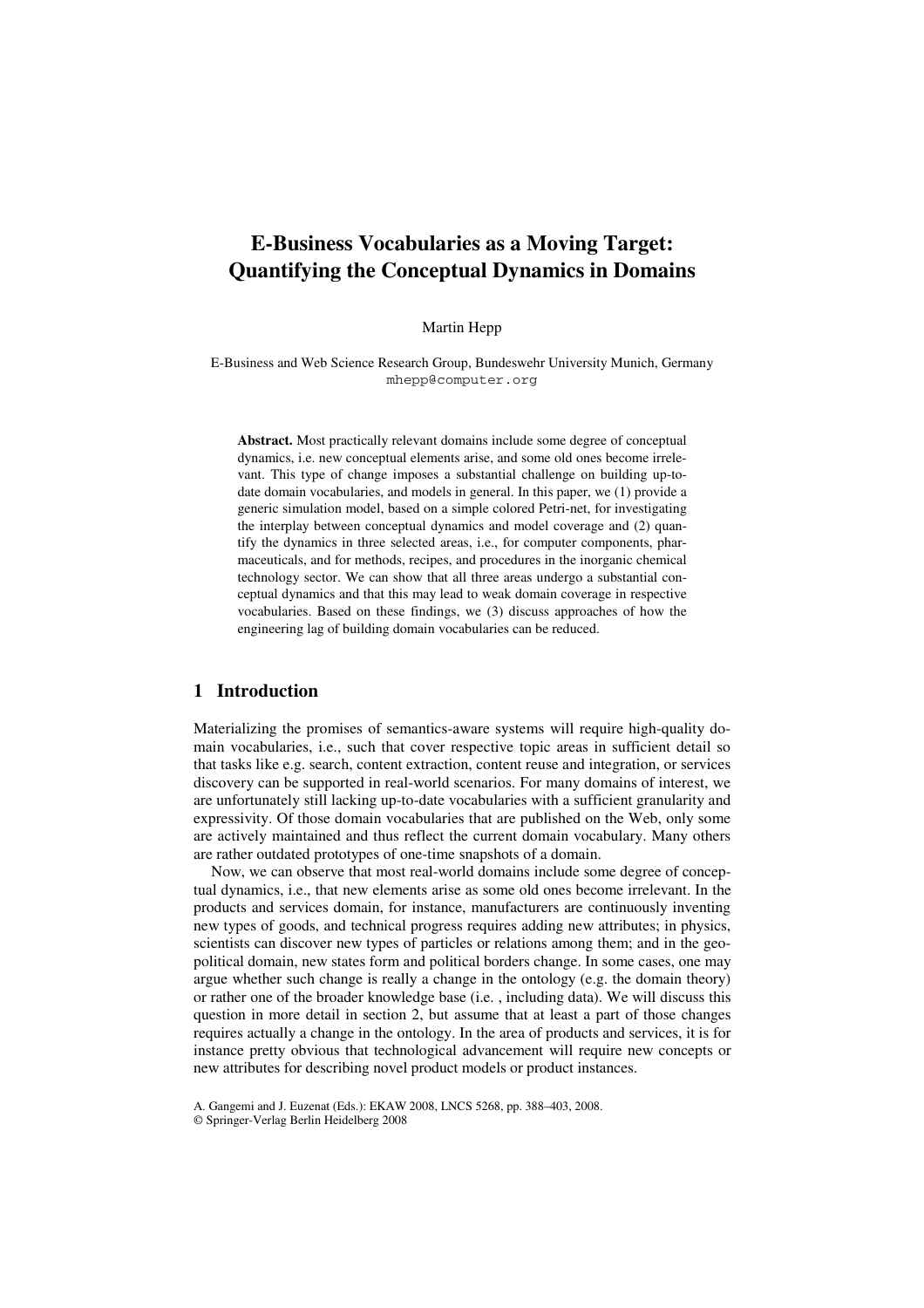Fensel has stressed that ontologies are the glue between real-world semantics and formal semantics [1], i.e. that they are not just formal domain theories but models of the world that must also reflect reality as *perceived* by human actors. On a philosophical level, we may argue over whether all abstract concepts exist independently of time and human discovery, e.g. whether the categories for all potential products and services that may ever be invented already exist. Practically, however, we can assume that ontology engineers and domain experts can only add such new elements to the ontology once they are *known and actively used* in the respective domain. In effect, the dynamics of conceptual elements in reality or in the perception of reality is relevant when building a domain ontology for a particular area of interest.

In database research, the problems caused by domain evolution have been stressed e.g. by Ventrone and Heiler [2]. Similarly in ontology research, the challenges of change and dynamics have already been discussed by several researchers, e.g. by Noy and Klein [3], Heflin and Hendler [4], Fensel [1], Klein and Fensel [5], and Klein at al. [6]. In the field of methodologies for ontology engineering, e.g. the DILIGENT approach has put iterative maintenance and user/domain feedback to the center of building ontologies in order to deal better with change [7].

Changes in ontologies have been traced back by Noy and Klein [3] and Klein and Fensel [5] to three causes, i.e. (1) changes in the domain, (2) changes in the (shared) conceptualization, and (3) changes in the explicit specification. Most research has focused on how the change in and among evolving formal specifications can be managed, e.g. how we can maintain interoperability in a network of changing ontology specifications (in the sense of formalizations) so that instance data and ontology imports remain consistent or at least so that conflicts are minimized.

Unfortunately, the order of magnitude and impact of conceptual dynamics of domains as the origin of change has not yet received a lot of interest from researchers. This is in sharp contrast to the fact that such dynamics may be a significantly limiting factor when building and maintaining detailed domain vocabularies. We assume that the lack of interest is likely because conceptual dynamics is less obvious when dealing with upper-level concepts such as "physical matter," "agent," or "intangible." Since, historically, finding ontological truth at a high-level of abstraction has been an important guideline of building ontologies in Computer Science, we may falsely assume that creating lasting ontologies was a mere matter of proper conceptual modeling. That is, once we have discovered a proper model of a domain of discourse, the conceptualization and specification would be stable for ages. While we fully agree that cleanliness in conceptual modeling is important for creating stable vocabularies, there is evidence that this alone will not be sufficient for dealing with the dynamics faced in domain- and task-specific vocabularies.

Pinto and Martins [8] were one of the few who identified dynamism as a relevant dimension of ontology engineering projects. Also, some work has been done with regard to measuring the amount of change in domain *specifications*: Klein et al. [6] briefly reported the amount of change in the UNSPSC categorization schema, and in [9], we presented a comprehensive analysis of the amount of update operations in the four products and services classifications UNSPSC, eCl@ss, eOTD, and the Rosetta-Net Technical dictionary. In eCl@ss, for instance, there have been about 280 new and more than 1200 modified classes *per 30 days* (!) in versions 5.x [9]. However, it must be stressed that these two studies did not attempt to measure the *domain* dynamics but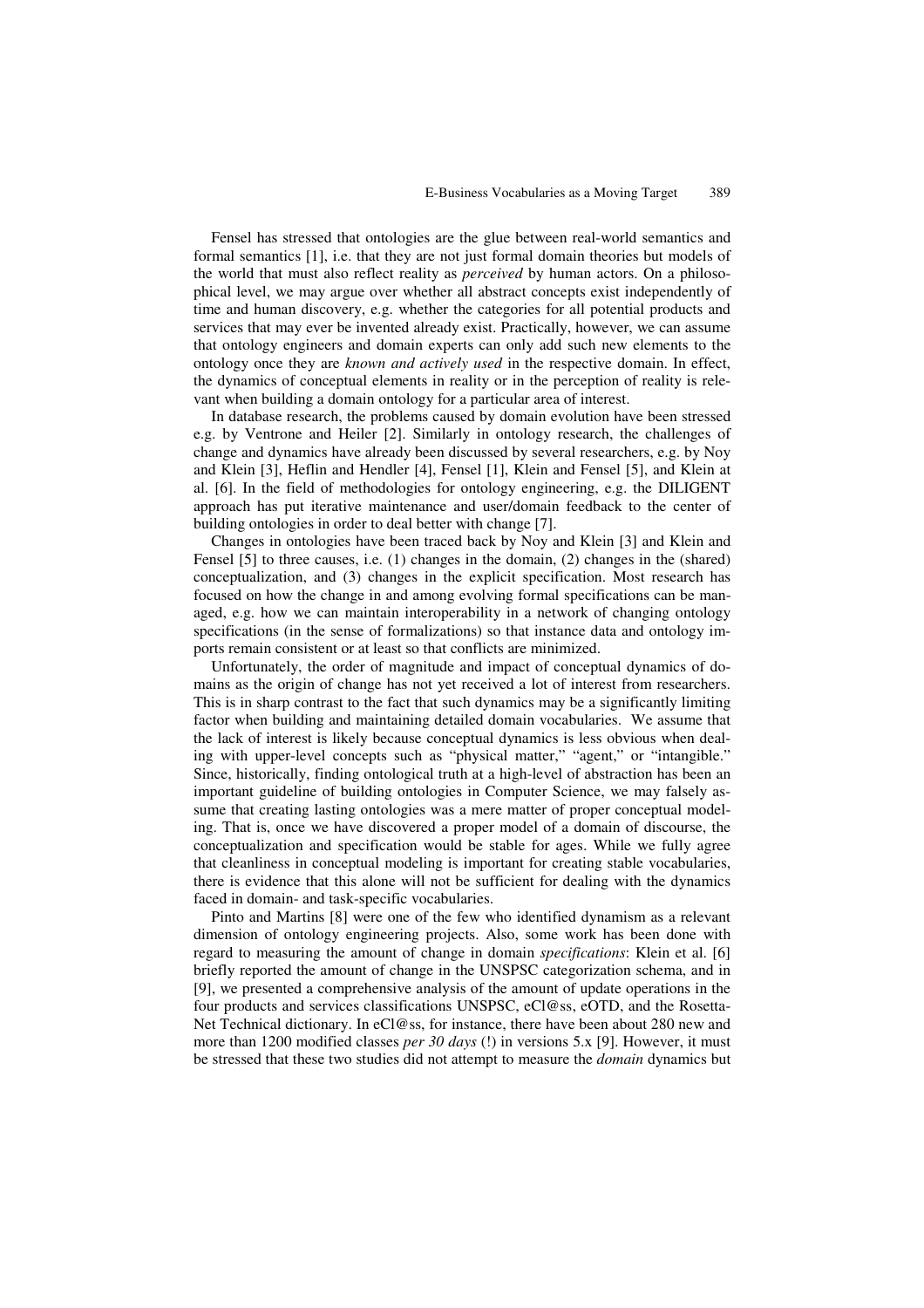the dynamics in domain *specifications*. This is insofar relevant as the dynamics in specifications is likely much lower than that in the actual domain. After all, specifications incorporate only that subset of the overall change which has successfully passed all bottlenecks and obstacles of the updating process. We know from [9] that even large industry classifications with more than 25,000 concepts still lack a lot of relevant concepts, and this despite the fact that the degree of formality of these specifications is very limited.

## **1.1 Our Contribution**

In this paper, we (1) provide a generic simulation model, based on a simple colored Petri-net, for investigating the conceptual dynamics and the resulting domain coverage of vocabularies. We then quantify the dynamics in three selected areas, i.e. (2) for computer components, (3) pharmaceuticals, and (4) for methods, recipes, and procedures in the inorganic chemical technology sector. We can show that all three areas have substantial domain dynamics and that vocabularies updated in typical intervals will suffer from weak domain coverage. Consequently, we (5) discuss approaches of how building vocabularies in dynamic domains can be improved.

#### **1.2 Structure of the Paper**

In section 2, we analyze the interplay between domain dynamics, the vocabulary engineering and maintenance lag, and possible domain coverage of a vocabulary. In section 3, we present our research methodology, namely a simulation model based on a colored Petri-net. In section 4, we describe the data sources that we used for our experiments and what kind of pre-processing we carried out. In section 5, we present the results from the simulation runs and show how the amount of concepts missing in a respective domain vocabulary would develop over time. In section 6, we discuss and evaluate our findings and derive implications for building domain vocabularies. Section 7 highlights our main results and concludes the paper.

# **2 Conceptual Dynamics and Vocabulary Maintenance Lag**

In this section, we analyze how the unavoidable delay in producing a shared formalization constrains the inclusion of novel conceptual elements from the domain, and thus limits the amount of up-to-dateness of a domain vocabulary.

# **2.1 Conceptual Elements in Domain Vocabularies**

Vocabularies are commonly specified as a set of conceptual entities of the respective domain of discourse. If at the level of ontologies, the vocabulary elements are usually (1) described using human readable text and (2) their interpretation is constrained by formal axioms [cf. 11, 12]. The typical elements of ontologies are classes, attributes (slots), relations, functions, and axioms. Also, instances (individuals) may belong to the ontology as long as they are "ontological" instances, i.e. such that are not mere data but a necessary part of the shared conceptualization. It highly depends on the scope and purpose of the ontology whether a particular individual is an "ontological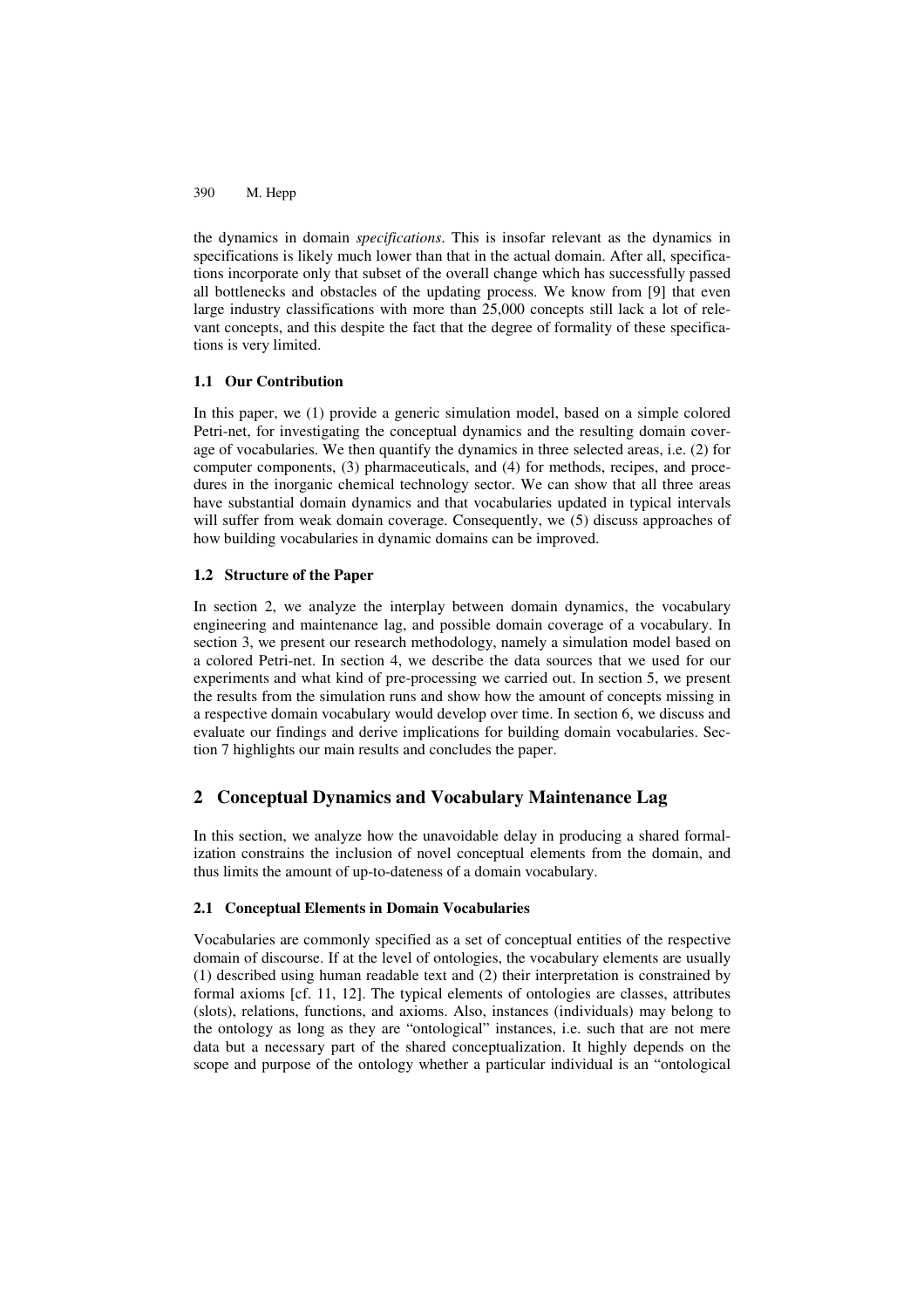instance" or data of the knowledge base, and there is often also room for argument. However, there is little doubt that some instances belong into the ontology. This is in particular true for *domain* ontologies and is insofar relevant as much of the domain dynamics takes place in the area of "ontological instances". For the remainder of the paper, we refer to all potential elements of an ontology as "conceptual elements" and mean with this all concepts/classes, attributes, relations, *ontological* instances/ individuals, functions, and axioms.

### **2.2 Model of Formalization Delay and Domain Coverage of Vocabularies**

Whenever we design an domain vocabulary, we face a fundamental problem: It takes time for the involved stakeholders (1) to agree upon the relevant conceptual elements and their definition and (2) to produce a shareable formalization. At the same time, new conceptual elements become relevant in a domain of discourse, which was not yet included in the initial domain capture. From an engineering perspective, it would be better if we were able to "freeze" the discourse and dynamics while we are working on the consensual model of the domain, but of course we can not. This holds both for the initial formalization of an ontology and for consequent updates. The very same problems are known from standardization [13]. They have also recently been sketched for ontologies [14].

We can find such dynamics in almost any domain: in a sports and leisure ontology, new types of sports activities are becoming popular (e.g. "rafting", "sandboarding", "street skating", "kite snowboarding", etc.). In the legal domain, new categories of punishable acts may be defined. In biology and medicine, new classes of species may develop due to evolution or may be discovered and named. Now, it is a triviality that a domain's conceptual dynamics increases with the specificity of modeling, (a class hierarchy's granularity, for example). As long as (1) the domain model is fairly abstract, (2) the engineering and maintenance delays are small, and (3) the conceptual dynamics is limited, updating the specification is a lesser problem. Since ontologies should follow the principle of minimal ontological commitment [15] and thus be, in general, more abstract, this type of a knowledge acquisition and maintenance bottleneck is less problematic than with detailed knowledge bases. Eventually, the conceptual dynamics will be very limited when building top-level ontologies, since the microscopic everyday advancements that mankind makes usually leave the big categories of "tangible vs. intangible" or "role vs. actor" untouched.

However, it is also pretty obvious that materializing most of the promises about ontologies and the Semantic Web will require *detailed* domain vocabularies in addition to top-level abstractions. For instance, if we want to use ontologies for the automated mediation between message flows from a set of incompatible legacy systems in the billing processes of telecommunications companies, then we need such ontologies that reflect all the conceptual elements in that domain: contract types and billing plans, locations, types of telecommunication equipment, etc. Likely the most striking example is the products and services domain, where new types of goods and new attributes of existing goods categories are invented or introduced on a daily basis.

One could argue that it was just a matter of fact that some novel concepts were missing in a domain vocabulary. Unfortunately, often the novel concepts in a domain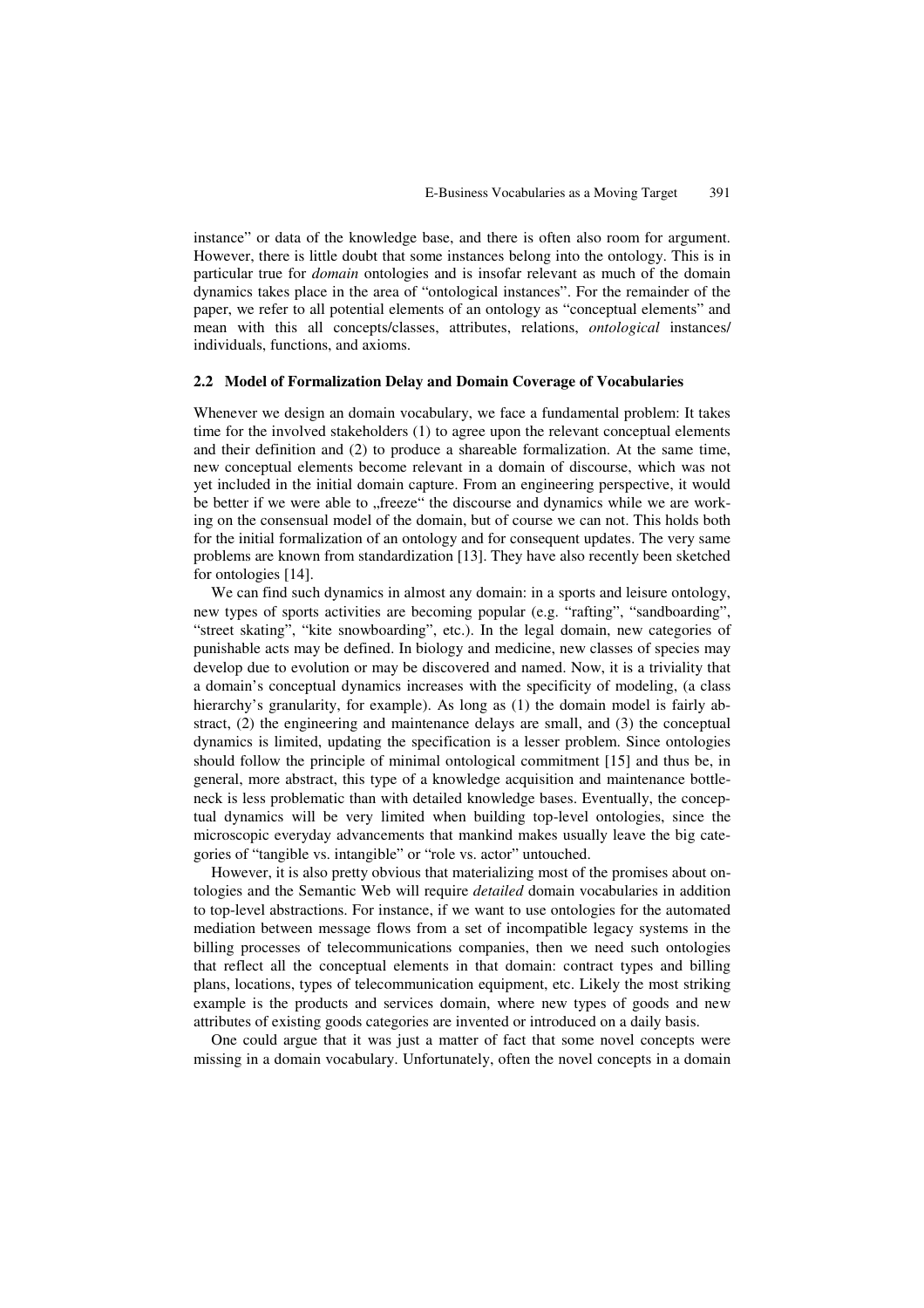are those for which semantic technology would be most interesting. For instance, when searching the Web for price comparison, it is the novel goods for which the price differences are likely most substantial. For long established categories, competition on the market and arbitrage will have balanced out prices, and traditional technology like search based on controlled lexical resources may be used to facilitate search. In comparison, ontologies could help tremendously when broad consensus about terminology has not yet been established.

The basic structure of the problem of domain dynamics on one hand and the lag in vocabulary creation and maintenance on the other hand is illustrated in Figure 1. The upper line depicts the amount of conceptual elements in reality, caused by the continuous "birth" of new ones. (For the moment, we abstract from the removal of outdated elements, since keeping them in the vocabulary does often not harm.) The lower line reflects the amount of conceptual elements that are included in the most recent release of the vocabulary. We can easily see the fundamental problem: Once the initial domain capture for the ontology is completed  $(t_0)$ , it takes some time to formalize and release the ontology. Thus, the first version of the ontology will not be available until  $t_1$ . This vocabulary contains all elements (classes, instances, attributes, relations, and axioms) that reflect the initial domain capture in  $t_0$ . In the meantime, however, additional conceptual elements have become relevant in the real world, as depicted by the upper line. All such new elements are not included in the vocabulary and can thus neither be used for annotating data nor for expressing queries.



**Fig. 1.** Conceptual dynamics and coverage of domain vocabularies

If the ontology is actively maintained, we may carry out an updated domain capture at  $t_1$ , but producing the updated vocabulary and documentation again takes time, making the new version available at  $t<sub>2</sub>$ . In the meantime, however, additional conceptual elements have again become relevant in the real world, which will be missing in this vocabulary update. Thus, we are trapped in a vicious circle: Each time we release a new version of the vocabulary, it may be the perfect shared conceptualization for the respective domain – but only with regard to the state in which the domain was when we completed our domain capture.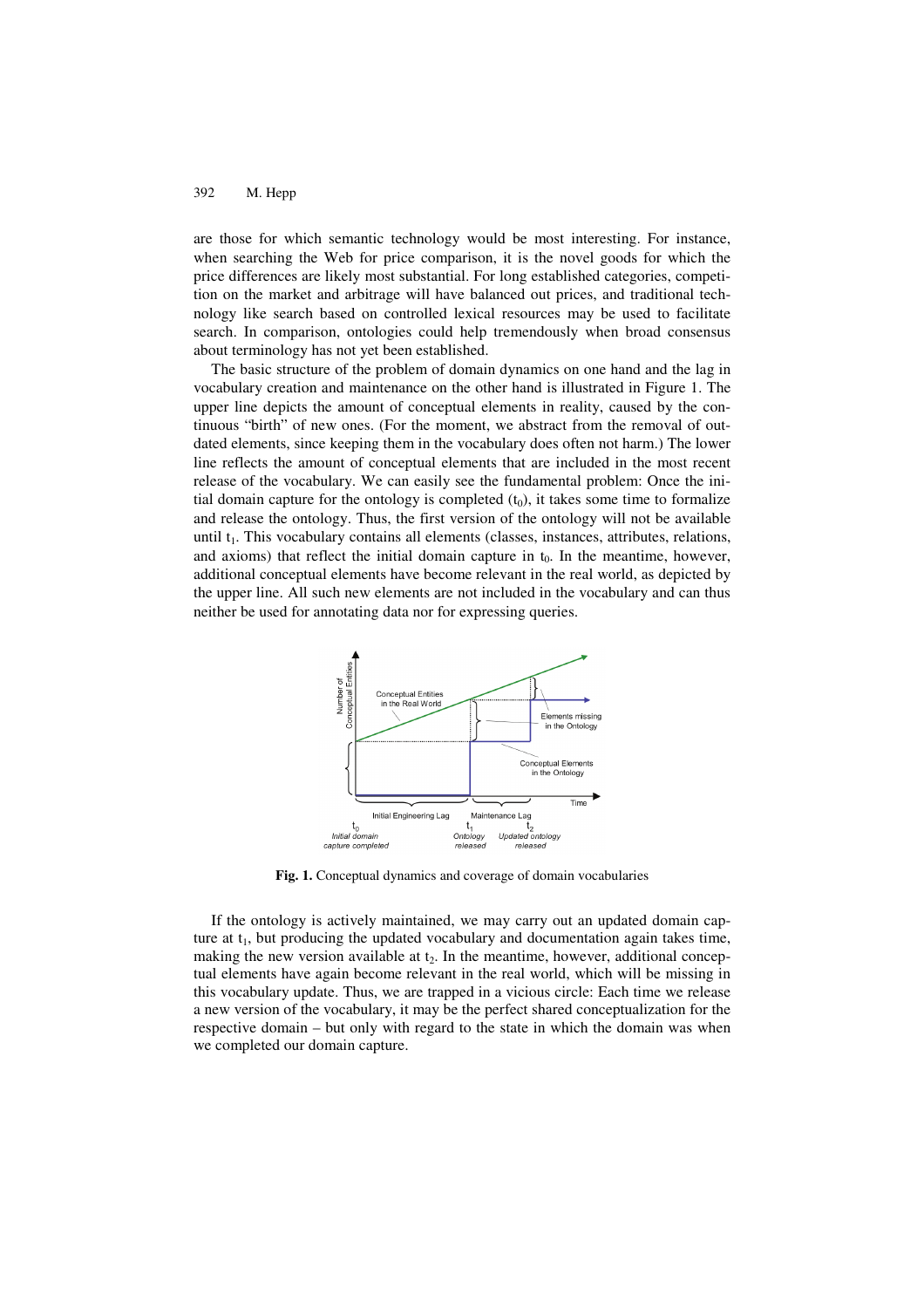# **3 Methodology**

In this section, we describe our research methodology and the simulation model.

## **3.1 Overview**

In order to quantify the impact of conceptual dynamics in a domain on the coverage of current elements in a vocabulary, we designed a simulation model, based on a colored Petri-net. For an overview of Petri-nets and their application to simulation, see e.g. [10]. Petri-nets consist of places, transitions, directed arcs, and tokens. Dynamic behavior in Petri-nets is basically represented in a Petri-net by the consumption of input tokens and the creation of new output tokens by a transition (this process is known as "firing" of a transition). That means that the structure of the net is defined at build-time of the simulation and the dynamics is represented by a flow of tokens through the net at run-time.

Simple Petri-nets allow only one token per place; a transition will fire if all input places contain exactly one token and all output places are empty. In this case, one token from each input place will be consumed and one on each output place will be created.

There are numerous extensions of Petri-nets, in particular "colored" Petri-nets and such that model time explicitly. In colored Petri-nets, tokens can be distinguished in that each token may carry certain properties. The transitions may contain conditions that refer to the properties of tokens on the input places. When a transition fires and consumes tokens from input and creates tokens in the output, the transition may assign any kind of locally generated results to the created tokens on the output places.

For Petri-nets, there is a wealth of simulation environments available. For our experiments, we chose the commercial package  $PACE<sup>1</sup>$  version 4.0. PACE is based on colored Petri-nets and uses Smalltalk as the language for specifying conditions and other instructions inside the transitions.

### **3.2 Simulation Model**

The basic idea of our model is as follows:

- 1. From domain data, we extract a set of past events that can be regarded as the birth of a new conceptual element, and store the day of its first appearance.
- 2. If possible and reasonable, we obtained or estimated the lifespan of the conceptual entity, i.e. the duration for which the element would belong to the active vocabulary. Though we do not need to remove non-conflicting, outdated elements from a domain vocabulary, such may be helpful because we can use it later for determining the domain coverage of a vocabulary as a percentage over the elements in the current state of the real world – e.g. how many concepts are included in the vocabulary vs. how many are used in the real world.
- 3. We assume that the time behavior of the vocabulary engineering and maintenance process can be approximated using one of the following patterns or a combination of those:

j

<sup>1</sup> http://www.ibepace.com/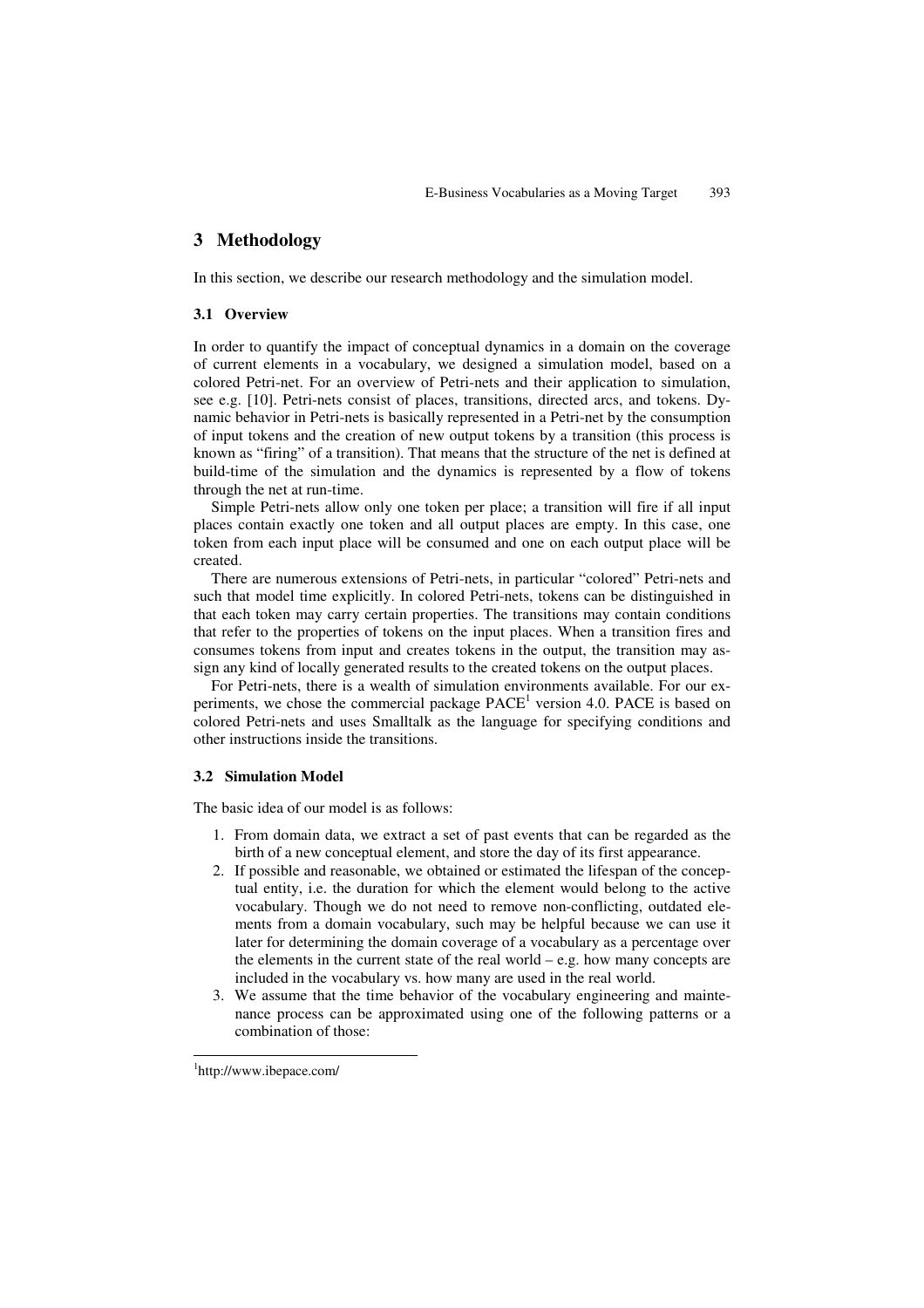- a) **Regular update in fixed time intervals:** A new vocabulary version is produced at regular points in time. This new version will include all conceptual elements that are waiting in the processing queue. In order to make the model more realistic, we also introduced lead time, i.e., elements must arrive a certain amount of days before the next release in order to be included. Those that arrive later will only be processed in the update following the upcoming one.
- b) **Fixed processing capacity per time:** A new vocabulary version is produced as in a), but additionally, the processing "bandwidth" for the vocabulary is limited in that only a maximum number of change requests can be processed within a given amount of time.
- c) **Minimum amount of change requests:** A pre-defined minimum of change request must be waiting in the queue for triggering the update of the vocabulary.

Since the process of adding the elements is modeled as one transition, it can be easily extended so that it reflects the time behavior in more detail. For example, multiple stages or voting and review mechanisms can be added easily.

Following that guideline, we designed the simulation model as shown in Figure 2. The place P1 will hold all tokens that represent such conceptual elements that will become relevant during the analyzed time-span. For example, we created tokens for patent applications that reflect novel procedures or materials. Transition T1 will fire once the date of birth of a token in P1 is reached. It creates two new tokens, one on P3 and one on P2. The place P3 reflects the set of conceptual elements in the real world – quite trivially, these are all tokens from P1 that have already been "born", minus those that have already become irrelevant. The latter process is represented by T5: Once the current time is greater or equal to the date of birth plus the lifespan of a conceptual element, it is removed from P3.

The place P2 reflects the maintenance queue of the vocabulary engineering process, i.e., such elements that have been added to the real world but are yet to be incorporated in the next vocabulary release. The process of adding a waiting element to the next vocabulary release is represented by T2. The conditions for this transition can be set to reflect the various update patterns a), b), or c) as described above. Once T2 fires, it consumes the waiting conceptual element from P2 and creates a new element on P4. The place P4 represents the current vocabulary release, i.e., the set of conceptual elements that have yet been added to the vocabulary. Same as in the real world, outdated conceptual elements are removed from the vocabulary via firing of T3 if the lifespan has lapsed. We did not model explicit removal and a new lag in here, since the removal of outdated conceptual elements is used only to be able to determine the domain coverage of the vocabulary as a percentage of the current domain elements.

In the model, we represent time by discrete time tokens waiting in P5. Each action that takes place at a given moment in time consumes such a time token and creates and returns a new one immediately. This is depicted by the double-lined arcs with arrows at both ends between P5 and the respective transitions (this is a common notion in several Petri-net tools). Only if no other transition (e.g. T1, T2, T3, or T5) consumes the time token waiting on P5, transition T4 will fire and create two new tokens, one new time token with an increased time value "clock" on P5 and one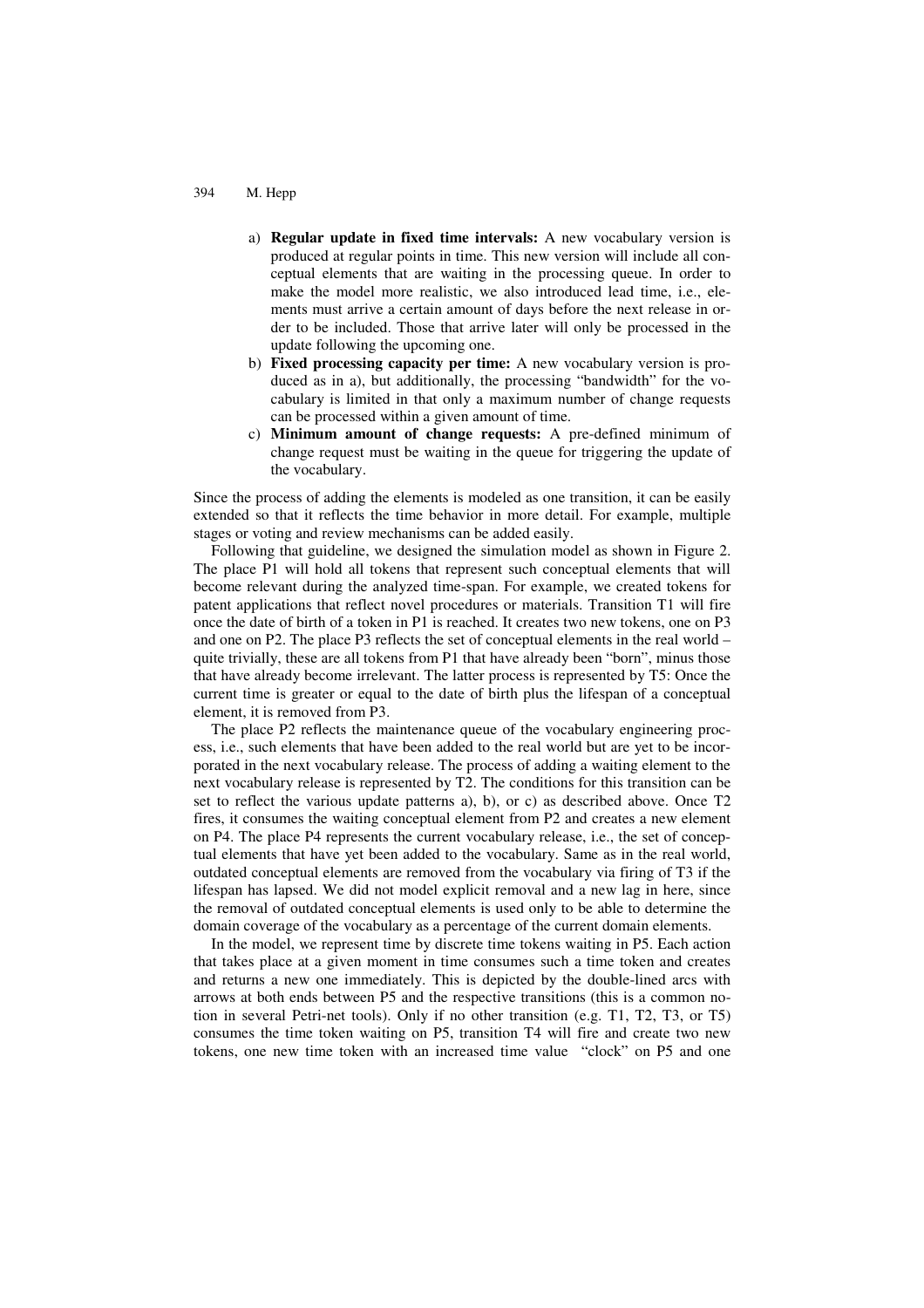

**Fig. 2.** Petri-net model of conceptual dynamics and vocabulary maintenance

token on P6. The priority of all other transitions is implemented by a delay in the definition of T4. The newly created token on P6 has as attributes the current amount of tokens waiting on P2, P3, and P4 plus the respective time. These tokens reflect the amount of conceptual elements available in the real world (P3), those already contained in the current vocabulary (P4) and those waiting in the vocabulary maintenance queue (P2) for every discrete moment in time within the simulated time-span. They can be used easily to draw time series diagrams for those values.

The "clock" property of the time tokens is stored as a positive integer value indicating the number of days from January 1, 1900 on (i.e.  $1 =$  Jan 1, 1900;  $2 =$  Jan 2,  $1900, ...$ ).

### **3.3 Model Calibration**

For all further experiments, we assumed that a new vocabulary release is produced every 360 days and that it will include all waiting change requests as long as they are available at least seven days before the update. Of course, shorter update cycles may be possible in some vocabulary projects. A quick look on ontologies on the Web showed however that one comprehensive update per year is rather the notable exception than the rule. Accordingly, we set the condition for T2 to:

```
(clock\setminus\360=0) & (clock >=((parameters at: 2) + 7))
```
# **4 Data Sources and Pre-processing**

Our simulation model expects input data as a set of triples of the form (ID, dateOfBirth, lifeSpanInDays). That means that the ideal type of input data would be a log file of "birth" dates of all conceptual elements in a clearly defined domain of discourse. Each entry should specify the date on which the element was introduced to the domain and indicate the time-span for which this element belongs to the active vocabulary. Also, the log file should cover at least multiple times the average lifespan of a single conceptual element.

Since nobody keeps such a complete register of the birth and death of conceptual elements, respective data is not readily available. Thus, we derived the input data for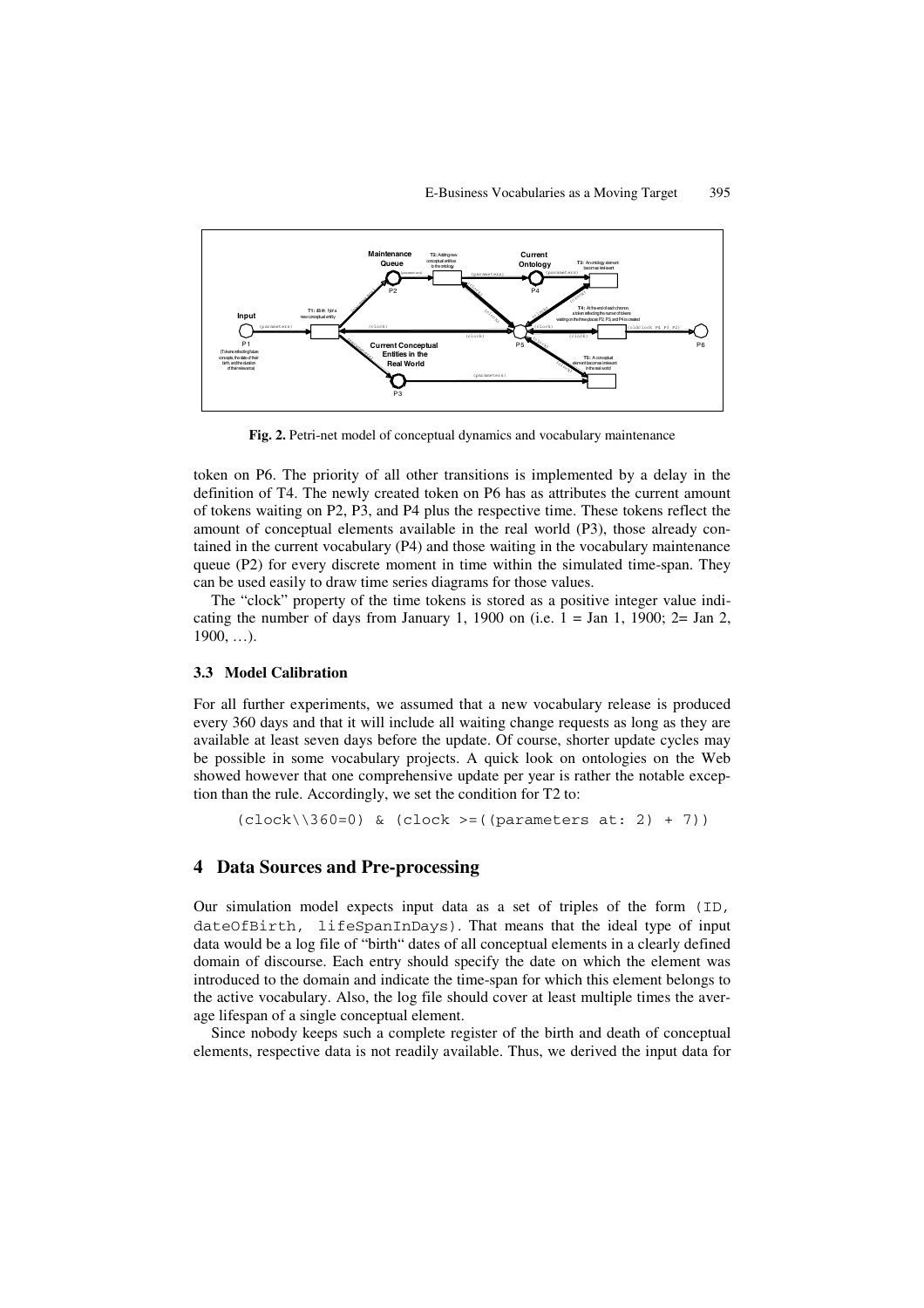our experiments from reasonable proxies for the appearance of new conceptual elements. There are at least three promising types of sources for such data:

- 1. Public announcements of relevant concepts or ontological instances, e.g. the official release data of the first product of a new kind.
- 2. Patent applications, in which an entity seeks protection of the exploitation rights for a new device, method, or material.
- 3. Filing data or public notices of applications for public approval, e.g. such in which an entity seeks permission for a new type of treatment or the introduction of a new type of medical product.

Alternatively, one could generate random input data based on assumptions about the distribution properties. However, since such distribution properties are hard to determine and hard to justify, and since we were able to find promising real data sources, we did not consider this option.

For our simulation, we tried to find data sources for individual areas that are coherent enough to be considered a domain of discourse and for which the creation of a domain vocabulary would very likely provide business benefit. We were successful in obtaining such data for three selected areas as following.

#### **4.1 Intel CPUs**

Intel CPUs are important conceptual elements when describing the market for computers and computer peripherals. This is because each individual Intel CPU make and model (e.g. "Pentium III 300 MHz") is helpful for describing the performance and characteristics of a desktop or laptop computer. For makers of motherboards or other components, being able to specify the supported types of CPUs by referring to a vocabulary will also provide benefits. Thus, it is pretty obvious that Intel CPU types are relevant conceptual elements of the computer parts domain. Also, a particular Intel CPU is more specific than just a CPU for which the manufacturer is "Intel" and the clock speed is e.g. 2 GHz – each CPU model is a conceptual entity in its own right.

From [16], we were able to obtain a complete list of the release dates of all Intel CPU models back to the famous model 4004 released in 1971. Table 1 shows an excerpt from the respective data. For our experiments, we focus on the conceptual dynamics between January 1, 1997 and January 1, 2002. As a speculative extension of the experiment, we estimated the "conceptual lifespan" of such CPU models, i.e., for how long they actually belong to the active vocabulary. Due to the high degree of innovation in markets, outdated CPU models are for example almost completely irrelevant when describing offers in the E-Commerce domain. We guessed that CPUs released until the end of 1997 would belong to the relevant concepts for 720 days after their introduction and those introduced from 1998 onwards for 360 days. These estimates are based on a subjective assessment of the pace of innovation on the PC market, and on the increased amount of new releases after 1998. Of course one can argue that there will always be some old data referring to past CPU models and thus such estimates are always questionable. However, we can reasonably assume the biggest share of offerings data in the e-commerce domain to refer only to *current* CPUs. Also, the proposed extension is not necessary for the main experiment. It will, however, allow us to measure the domain coverage as a *percentage* of vocabulary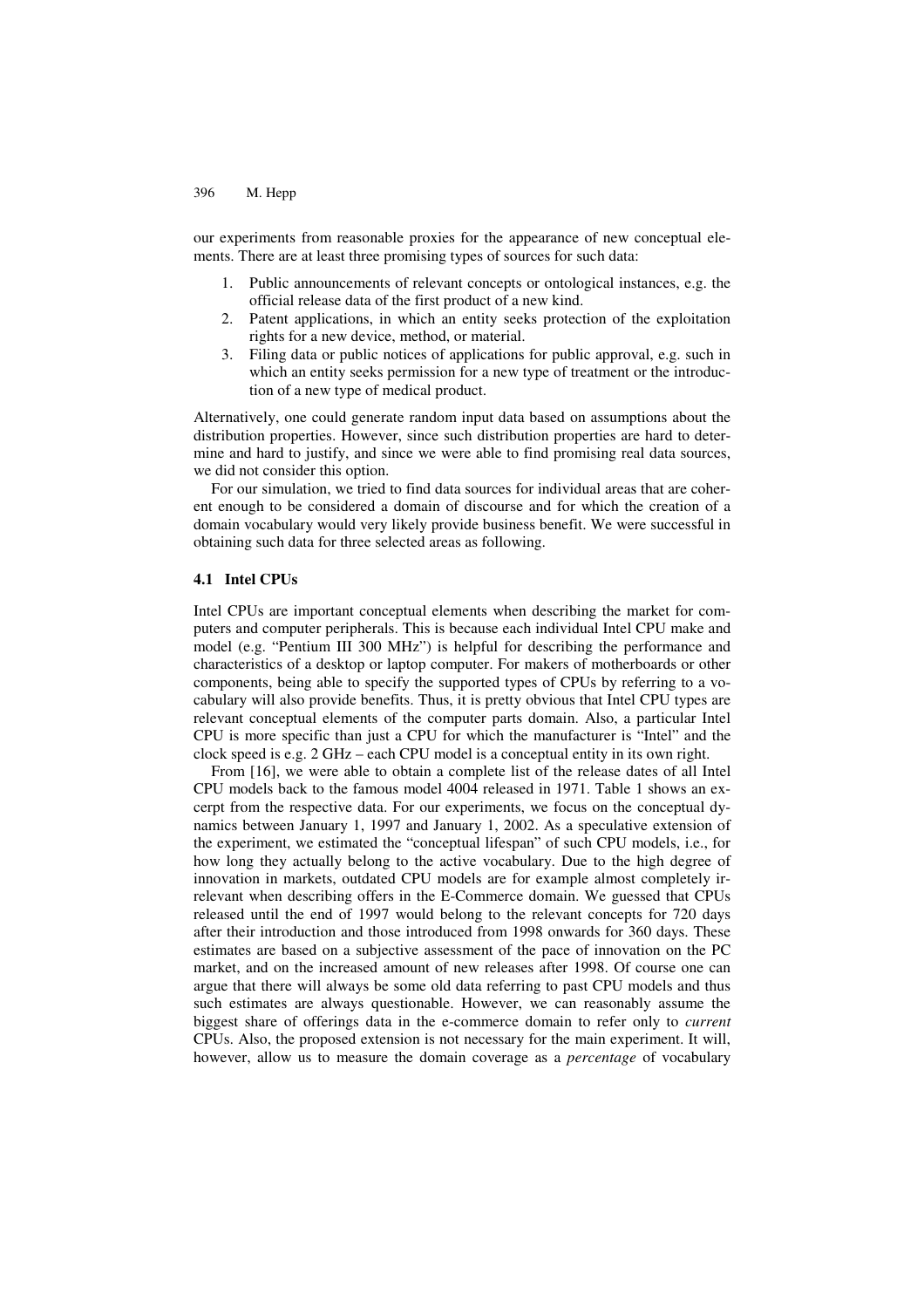| <b>Intel CPU Model</b>                                              |  |
|---------------------------------------------------------------------|--|
|                                                                     |  |
| Mobile Pentium(r) II Processor $(233 \text{ and } 266 \text{ MHz})$ |  |
| $Intel(r)$ Celeron(r) Processor (266 MHz)                           |  |
| Pentium(r) II Processor $(350 \text{ and } 400 \text{ MHz})$        |  |
| $Intel(r)$ Celeron $(r)$ Processor (300 MHz)                        |  |
| Pentium(r) II Xeon(tm) Processor (400 MHz)                          |  |
|                                                                     |  |

Table 1. Sample from the Intel CPU data (based on [16])

elements over current conceptual elements in the real world (i.e.: "how much world is in the vocabulary").

### **4.2 Pharmaceuticals**

In the field of pharmaceuticals, it was rather difficult to obtain meaningful data. Eventually, we decided to take the filing data of applications for the approval of new pharmaceuticals in the United States as our main data source. As raw data, we used the drug application data from the US Food and Drug Administration (FDA) from July 1996 through July 2002, which we could obtain from [17] in the form of HTML files. The FDA applications are divided in categories as follows [cf. 17]:

- a) "Original New Drug Applications",
- b) "Efficacy Supplemental New Drug Applications".
- c) "Approvable Original New Drug Applications",
- d) "Original Abbreviated New Drug Applications",
- e) "Original Abbreviated and 505(b)(2) New Drug Applications with Tentative Approval", and
- f) "Labeling Supplements to Original New Drug Applications".

For our analysis, we only considered category a), since only these are truly novel drugs. Applications in this category are described in more detail using the attribute "chemical type". We removed all entries that are of the subtype "Already marketed drug but a new manufacturer" (type 5, see [17], 20 entries) und two obvious redundancies (#21015, ANDROGEL) and (#21124, LAMISIL). All in all, this returns 481 valid elements.

| <b>Original Application No. Approval Date Tradename</b> |            |                  |
|---------------------------------------------------------|------------|------------------|
| 20616                                                   | 03. Jul 96 | <b>KADIAN</b>    |
| 20536                                                   | 03. Jul 96 | <b>NICOTROL</b>  |
| 20630                                                   | 12. Jul 96 | <b>ULTIVA</b>    |
| 50711                                                   | 18. Jul 96 | <b>ZITHROMAX</b> |
| 20554                                                   | 22. Jul 96 | <b>DOVONEX</b>   |
| 20625                                                   | 25. Jul 96 | <b>ALLEGRA</b>   |

**Table 2.** Example of the FDA pharmaceutical data (based on [17])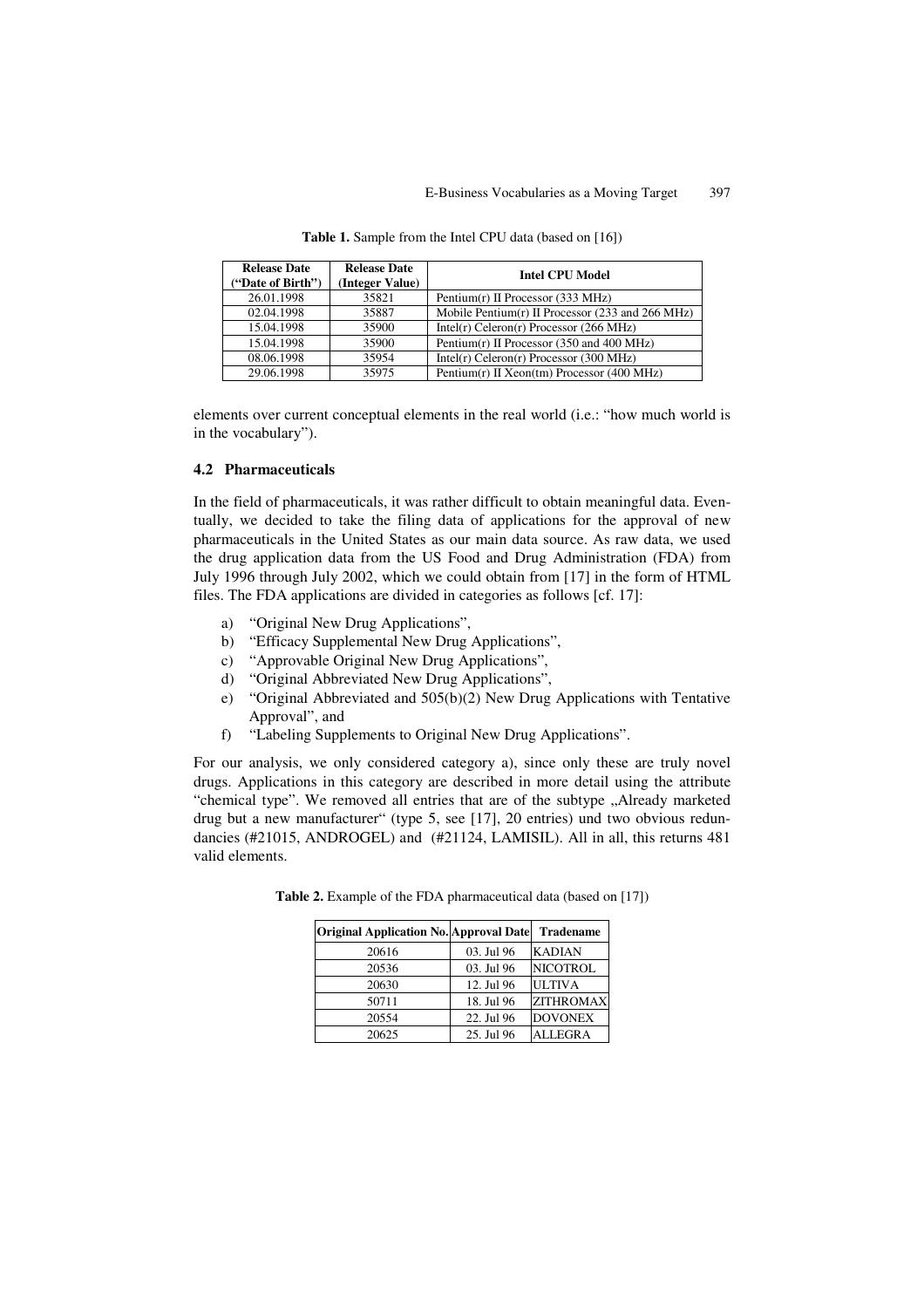This selection of data corresponds to a vocabulary of pharmaceutical substances and products. This could for example be used to support procurement processes of pharmaceuticals, annotate prescription data for mining purposes, or semanticssupported healthcare applications, etc. We retrieved all monthly reports, merged them into one large HTML file, and extracted the plain text data. Then, we used a small Java program to export the relevant data fields and write them to a CSV file. Table 2 shows a sample from the respective data.

#### **4.3 Methods, Materials, and Procedures in Inorganic Chemistry**

As the third segment in our analysis, we looked at innovation in the inorganic branch of chemistry. The starting point for our data were German patent applications. We assume that patent applications are a good estimate for the lower limit of the conceptual dynamics in this domain, since the application for a patent is associated with cost and effort. It is thus safe to assume that the applicants expect business significance of the innovation – both economically and conceptually.

Since collecting the data from a Web database showed to be very labor-intensive, we constrained our analysis to the branch of *inorganic* chemistry. The source of our data was the database of the German patent and trademark registry [18]. We retrieved pending and approved applications for patents and utility models and regarded each application as a surrogate for a novel conceptual element in the domain. The system supports search by patent categories using International Patent Classification (IPC) codes. The IPC is a hierarchical classification schema for patents. We selected section C "Chemistry; Metallurgy", subsection C01 ("Inorganic Chemistry") [19]). Within that subsection, we considered the segments C01B, C01C and C01D. Those three are defined as given in Table 3 ([cf. 19]):

**Table 3.** Definition of the IPC patent categories C 01 B, C, and D

| IPC. | <b>Definition</b>                                                                        |
|------|------------------------------------------------------------------------------------------|
|      | $\sim$ C 01 B   Non-metallic elements; compounds thereof                                 |
|      | $\mid$ C 01 C $\mid$ Ammonia; cyanogen; compounds thereof                                |
|      | C 01 D Compounds of alkali metals, i.e. lithium, sodium, potassium, caesium, or francium |

We queried the database for the period from January 4, 1999 – December 15, 2002 on a weekly basis. In order to keep the amount of queries in a reasonable order of magnitude, we used the last day of the respective week as the "birth date" and not the actual date of the application. However, we assume that this small deviation can be neglected. All in all, we carried out 624 manual queries (52 weeks \* 4 years \* 3 patent categories).

We took into account all entries from the section "patent applications and utility models", using the date of the application document as the date of birth for the respective conceptual element. All in all, we collected 490 application documents for patents and utility models for the given period of time. In this case, we manually extracted all data from the HTML files per week. We then wrote a small Smalltalk script for creating respective tokens on place P1 in the simulation environment. The simulation run started with January 10, 1999 (birth of the first element, day 36170 as an integer) and ended on December 15, 2002 (day 37605 as an integer).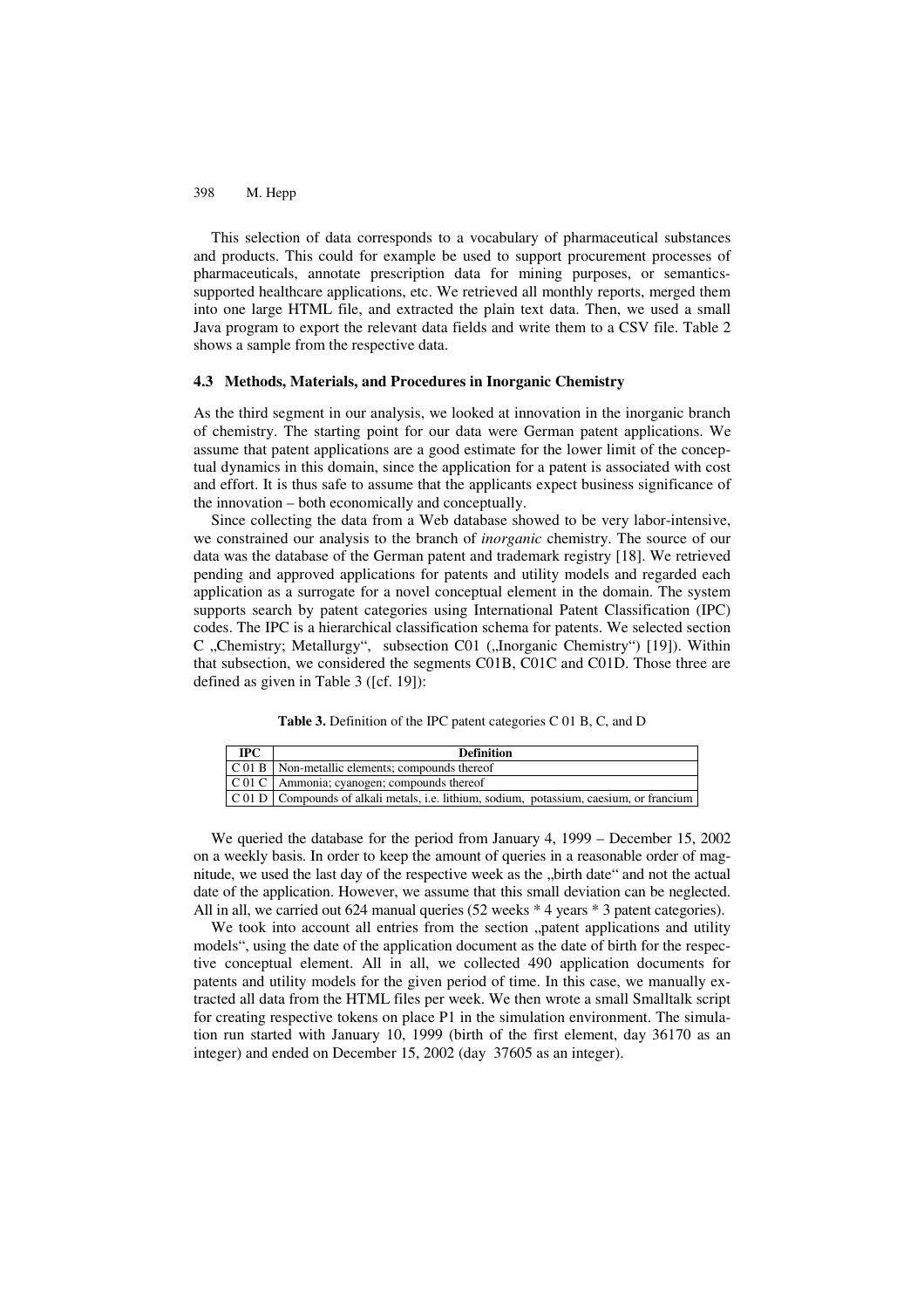### **5 Results**

In this section, we summarize the results from the three simulation runs and discuss on how the conceptual dynamics in the selected domains influences the construction of domain vocabularies. As said, we assumed one vocabulary update per each 360 days with a deadline for inclusion of seven days before the respective update takes place, which is the lower limit of release delays in many standardization processes. Table 4 gives an overview of the amount of missing elements in a respective domain vocabulary created in such a setting.

**Table 4.** Amount of missing elements in the three domains

| Domain                         | Time-span analysed | <b>Amount of Missing Elements</b> |               |     |
|--------------------------------|--------------------|-----------------------------------|---------------|-----|
|                                |                    | Mean                              | <b>Median</b> | Max |
| Intel CPUs                     | $1/1997 - 1/2002$  | 6.835                             |               | 24  |
| Pharmaceuticals                | $7/1996 - 6/2002$  | 43.689                            | 38            | 129 |
| Inorganic Chemical Innovations | $1/1999 - 12/2002$ | 49.321                            | 45            | 150 |

We can see from the median value that during half of the time, at least five Intel CPU concepts, 38 pharmaceutical innovations, and 45 concepts reflecting new methods, materials, or procedures in the inorganic chemical industry sector, are missing in the respective vocabulary. Shortly before the next vocabulary update, the number of missing elements rises up to 24, 129, and 150 respectively. It is important to stress that those missing elements reflect the innovative part of the domain, which has usually much higher business relevance for search and information processing tasks. Not being able to use semantic technology for processing data that refers to those "hot topics" may drastically reduce the business value of semantic technology in the respective domains. For example, few people searching for a place that sells bread or butter will consult the Web, as compared to someone searching for "wakeboarding on Mauritius" or a "Bluetooth noise-canceling headset for Nokia". Similarly in the B2B segment, a producer of pharmaceuticals may want to use Semantic Web technology for watching all news and blog entries referring to a novel type of product of the competition, and a semantics-supported knowledge base for customer support of PC manufacturers may require that we annotate incidents using an vocabulary of the involved CPU model. In the following, we present the detailed simulation results per each domain.

#### **5.1 Intel CPU Vocabulary**

As for an Intel CPU vocabulary, we can see clearly that the conceptual dynamics in this domain is increasing year by year. During at least half of the time, five or more such concepts are missing in the domain vocabulary (median  $= 5$ ); shortly before the annual update, this rises to a maximum of 24 missing entries.

In this domain and based on the assumptions described in section 4.1, we were also able to estimate the *full* size of the active vocabulary in such a vocabulary. If we use these lifespan estimates, then we can determine the median number of CPU model concepts in the active vocabulary as 19; the mean is 16.961. This says that about half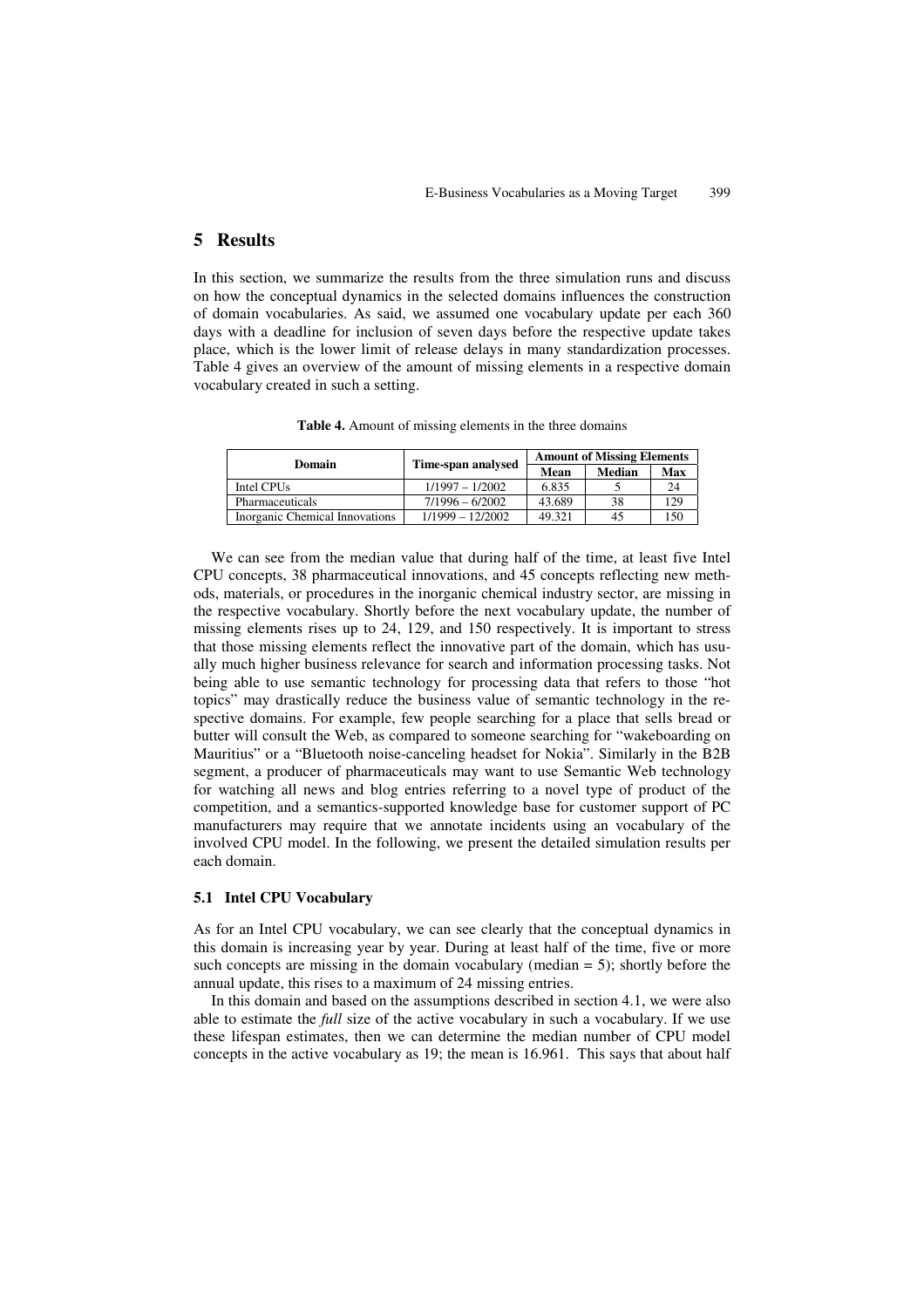of the time, five or more of the CPU types in an active vocabulary (of on average) 17 CPU types are not yet included in the vocabulary. And, unfortunately, those are likely the most interesting ones for business entities, and those for which Semantic Webbased comparison-shopping would be most attractive due to high price dispersion among novel products.

We also computed the domain coverage for each day in the simulation run. For this, we divided the amount of elements in the domain vocabulary (i.e. the number of tokens on place P4) by the amount of elements in the real world (place P3). For the series of the resulting values, the mean is 61.55 %. In other words, on average almost 40 percent of current CPUs would be missing in the vocabulary.

#### **5.2 Vocabulary of Pharmaceuticals**

As for a vocabulary of FDA-approved pharmaceuticals (simulation period July 3, 1996 through June 26, 2002), we see a slight decrease in the conceptual dynamics year by year. Also, when compared to the overall amount of FDA-approved drugs, the average of 43 missing elements may be acceptable. This reflects that, due multi-stage clinical trials and in general the long time-to-market of new pharmaceuticals, the dynamics in this domain is heavily constrained by legal regulations.

#### **5.3 Vocabulary of Methods, Materials, and Procedures in Inorganic Chemistry**

As for a vocabulary of methods, materials, and procedures in inorganic chemistry, the conceptual dynamics in this domain is increasing year by year. This may reflect either a general increase in research and development productivity, or just an increase in the tendency to seek patent protection. During at least half of the time, 45 or more such concepts are missing in the domain vocabulary; shortly before the annual update, this rises to a maximum of 150 missing entries.

The total number of innovations in the domain of discourse over the full duration of the experiment was 490. For reasons of comparison, we also determined how the amount of missing elements would be reduced if the vocabulary was updated every 21 days (still requiring seven days lead time). In that case, the mean would be just 6.74 missing elements. Since we can assume that the majority of innovations in this domain will have a lifespan that by far exceeds the duration of our simulation run, we cannot determine the absolute size of the current vocabulary in the real world.

# **6 Related Work**

Steels and Kaplan carried out simulation experiments on how a group of autonomous agents can update their shared vocabulary so that it incorporates semiotic dynamics in the community of these agents [20]. Fensel stressed that building ontologies solely based on the search of ontological truth is problematic, because human actors are able to find shared domain conceptualizations only in a social process by means of perception and argument, in which the conceptualization is both means and object [1]. Thus, Fensel claims that dynamics in the domain is caused not only by factual, objective changes but also by progress in the argument and changes in the perception of the world. Currently, there is a lot of interest in re-using the Wiki-approach as an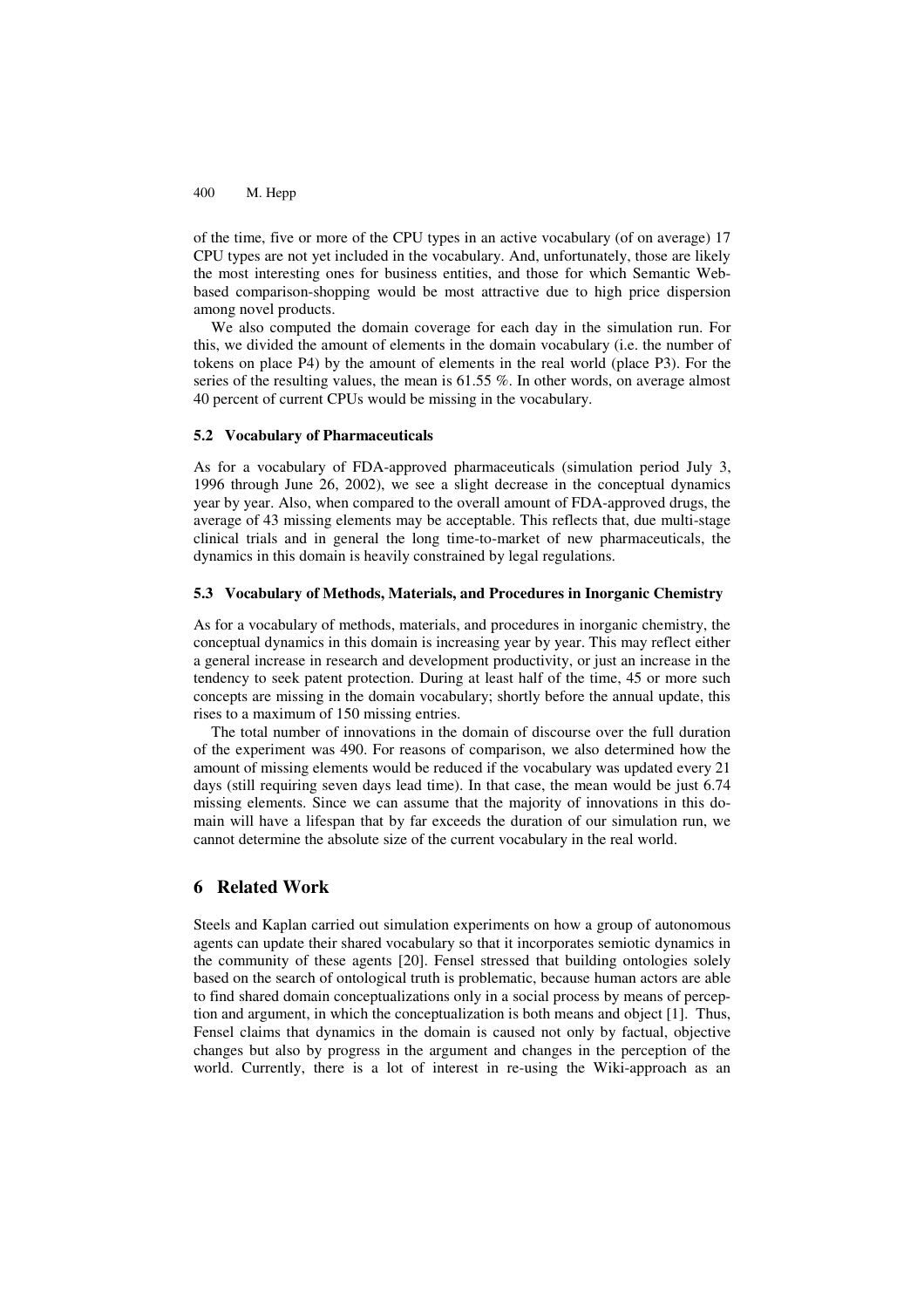ontology engineering environment. This has in common with our work the assumption of domain dynamics as a focal point of ontology building. Our findings give additional evidence for the justification of this assumption.

Oliver et al. analyzed how change in medical terminology caused by scientific advancement can be managed in controlled vocabularies [21]. Schulze and Stauffer carried out simulation experiments on the diffusion of languages based on individual variation, passing along, and selection [22]. In contrast to our work, their analysis focuses on the dynamics of the adoption of languages as larger units, while we address dynamics at the level of individual concepts. Additionally, earlier experiments of ours have been reported in [13]. We do not know of any other quantitative research on the interplay of domain dynamics and vocabulary coverage.

## **7 Discussion and Conclusions**

We provided a generic Petri-net-based model for relating the dynamics in a domain to producing and maintaining conceptual models for that domain. One of the properties of the Petri-net approach is that the temporal behavior of the vocabulary maintenance process can be modified or refined as needed, so that it would reflect various modes of maintenance, e.g. fix intervals, bandwidth/capacity constraints, or delays in a multi-stage process with explicit voting etc. Also, the simulation model itself can be applied to any conceptual modeling problem.

The simulation runs clearly show that there is a substantial amount of conceptual dynamics in the three domains. In the case of an Intel CPU vocabulary, the results are most obvious. First, the benefits of a respective domain vocabulary are easy to identify. Second, based on assumptions about the duration of domain relevance of a new processor model, we could even determine the average domain coverage in percent. All in all we can see that the order of magnitude of domain dynamics poses a challenge for building current domain vocabularies, and that this challenge is on top of the technical challenges addressed by available infrastructure for ontology versioning and evolution. Unfortunately, we can assume that in many application domains, the most novel concepts must be available in the vocabulary in order to exploit the business potential of semantic technology.

In dynamic domains, the possible degree of domain coverage is constrained in two ways: First of all, the group of individuals building the vocabulary must be aware of the novel conceptual elements. In here the bottleneck is often whether users of the vocabulary have an easy-to-use mechanism of reporting missing elements. Secondly, the lag and quality of the vocabulary maintenance process limits the inclusion of such change requests. This is a strong indicator that in domain vocabularies, the problems of vocabularies constructed by a small "elite" but meant for a bigger set of users is more problematic than for abstract upper-level ontologies [cf. 14].

Of course, we can mitigate most of the problems by increasing the level of abstraction. However, materializing most of the promises of the Semantic Web will require very detailed domain ontologies. After all, most of the data exchanged in commerce is referring to very specific categories of things – few people order "hot beverages" in a bar (rather "a café latte with macadamia flavor") and employment agencies do not search for "human actors" (rather "mechanical engineer with  $\geq$  3 years of professional experience in maintaining car-wash systems").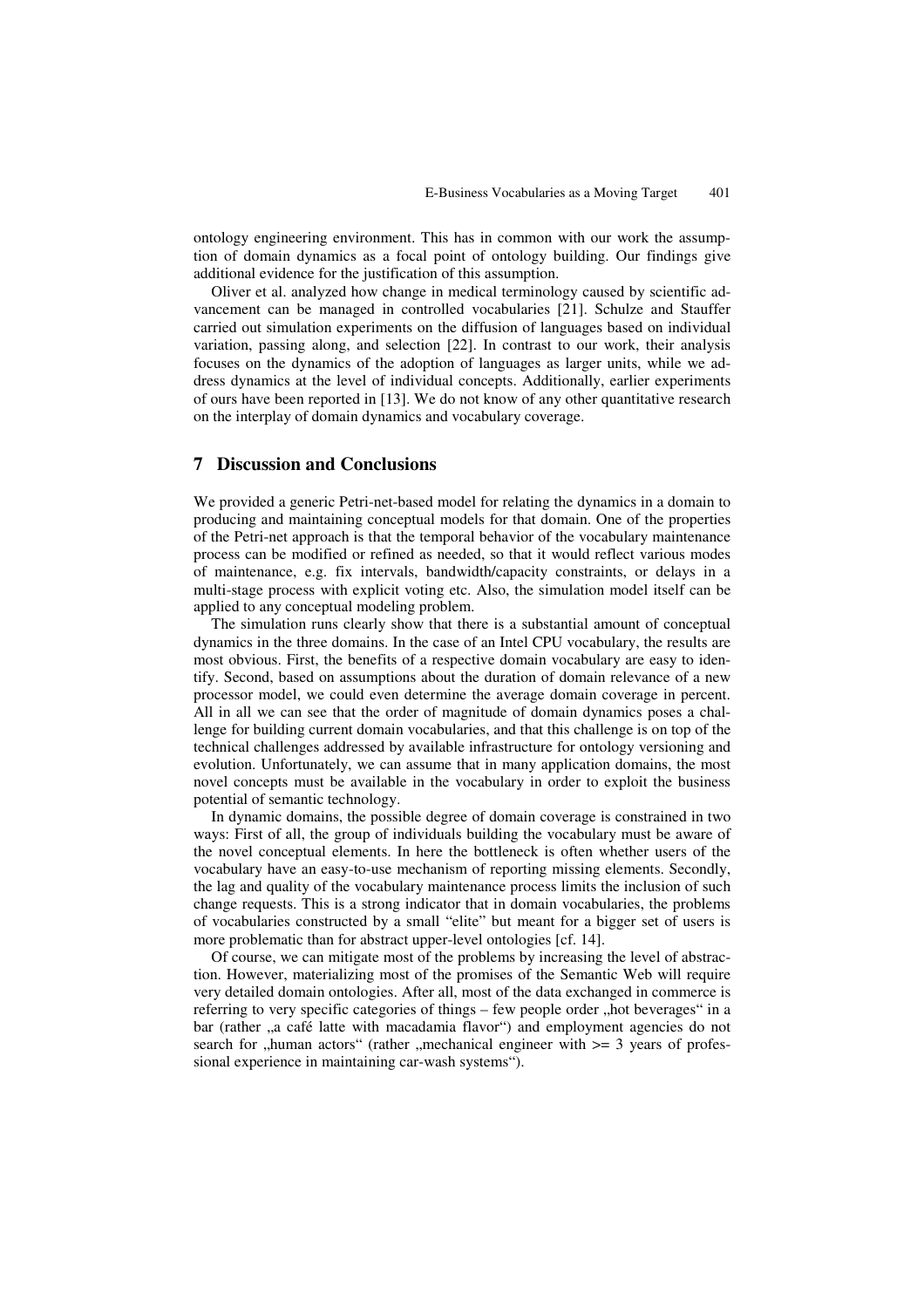The only feasible approach for dealing with dynamic domains is speeding up vocabulary maintenance and taking away obstacles for grasping user feedback for extensions and corrections. It is obvious that monthly or weekly updates of the vocabularies in our simulation experiments will drastically reduce the amount of missing elements. However, the bigger the number of stakeholders involved in the conceptualization and formalization of a vocabulary, the more time will be necessary for reaching agreement. In the following, we summarize findings from our experiments:

(1) Not only the absolute duration of the update interval is relevant, but also the relative timing of the release dates. This is in particular true if the usage of the vocabulary will be unevenly distributed over time, e.g. due to seasonal effects.

(2) Proper conceptual modeling alone does not solve the problem of domain dynamics.

(3) The group of individuals taking care of the maintenance of a vocabulary must establish mechanisms that make it as simple as possible and as rewarding as possible for plain users to report change requests. Otherwise, missing elements may be spotted but never reported.

(4) We need to think of vocabulary modularization also in terms of decoupling domain dynamics and distributing responsibility. In this respect, ontology engineering can learn from the lessons in creating lasting numbering schemas like EAN/UPC or the ISBN, for which the standardization bodies assign authority over the subsets of the naming space according to a hierarchical schema. This allows e.g. any company in the world to define globally unique EAN/UPC codes within their branch without delay.

(5) We may be able to predict the emergence of a novel concept. In that case, already the early indicators should trigger the change request.

(6) In some cases, lightweight ontologies that capture evolving classification schemas as pure literal values may be a better solution than to continuously replicate the schema as an ontology formalization.

Insufficient domain coverage is a major problem since it will often be the very new conceptual elements in domain vocabularies that empower semantic systems to provide business benefit in terms of agility and operational efficiency. Current approaches of bringing domain ontology engineering back into the hands of the users, e.g. on the basis of Wiki technology, are likely an important direction.

**Acknowledgments.** Part of the work presented in this paper has been supported by the Austrian BMVIT/FFG under the FIT-IT Semantic Systems project myOntology (grant no. 812515/9284).

# **References**

- 1. Fensel, D.: Ontologies: Dynamic networks of formally represented meaning (retrieved December 15, 2007), http://sw-portal.deri.at/papers/publications/ network.pdf
- 2. Ventrone, V., Heiler, S.: Semantic heterogeneity as a result of domain evolution. ACM SIGMOD Record 20(4), 16–20 (1991)